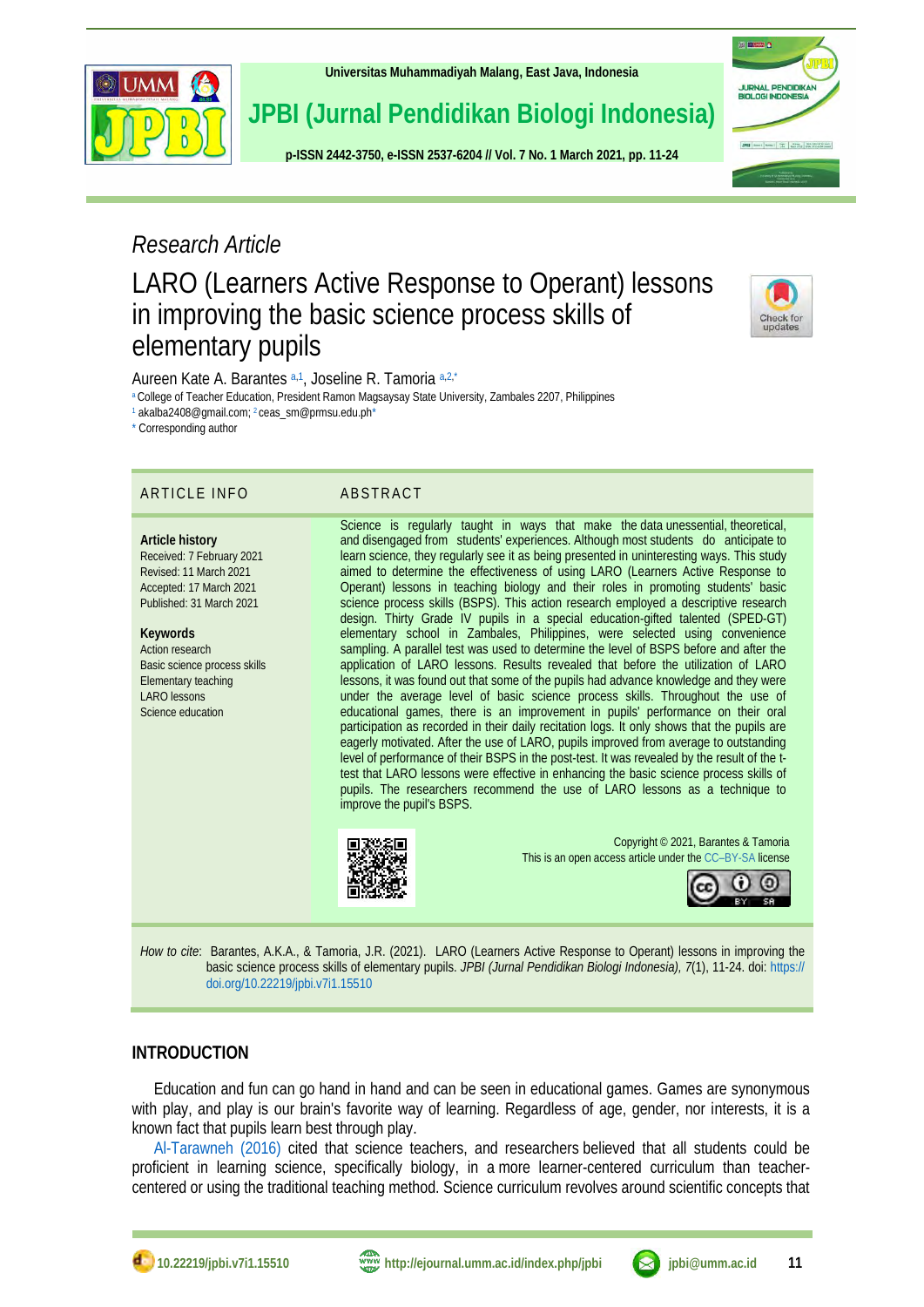are considered as the foundation of scientific knowledge. Those concepts permit us to draw suitable conclusions about the individuals that we encounter in our everyday lives. Despite the importance of scientific concepts, students confront challenges in obtaining these concepts, specifically in elementary years. Students lack scientific background that leads them to confusion between scientific terms and their meaning. These complications are characterized by implementing traditional science learning. Traditional science learning has been assessed for not capturing learner's interests and cultivating a more profound understanding. This is supported by several studies [\(Bajak, 2014;](#page-11-1) [Yen et al., 2013\).](#page-13-0)

Meanwhile, educators believe the difficulties stated can be tamed by utilizing eagerness and fun-based teaching and learning strategies. The learner gains real-life experience from his/ her active participation in the learning process, and motivational games are considered one method to attain fun-based teaching. Psychologists have long recognized the significance of play in cognitive development and learning. For instance, Piaget considered play as being "integral to, and evolving with, children's stages of cognitive development" [\(Plass et al. 2015\).](#page-12-0)

The usefulness of science links to technology and industry. This has a big help in the national perspective which are a high priority for development. Science improves students' scientific inquiry skills, critical thinking, values, and attitudes, such as objectivity, curiosity, and honesty. These skills are beneficial to every individual, especially students, for his improvement, future career, and life, in general. These are useful to the community where an individual belongs and are further useful to the nation that he lives [\(SEI-DOST & UP](#page-12-1)  [NISMED, 2011\).](#page-12-1) Through the advent of technology, Science has become a potent tool in analyzing, exploring, and discovering new concepts and ideas relevant in today's generation [\(Macanas & Rogayan,](#page-12-2)  [2020\).](#page-12-2)

Science is commonly taught in ways that make the data unessential, theoretical, and disengaged from learners' experiences. Even though most students expect to learn science, they commonly see it being presented in an uninteresting and monotonous way. This frequently leads to students not appreciating and valuing science activities, seeing Science as not personally necessary to their lives [\(National Research](#page-12-3)  [Council, 1997\).](#page-12-3)

Science subject is one of the shortcomings of the Flipino students. Many educators nationwide had to adapt to the changes brought by the new curriculum in the hope of producing holistically-developed and globally competitive learners, especially in Science [\(Tolentino et al., 2018\).](#page-12-4) The most common causes gathered are a negative attitude towards the subject, poor study habits, dislike towards the teacher, teaching strategy, and lack of drive-in learning science.

The study of [SEI-DOST and UP NISMED \(2011\)](#page-12-1) revealed that Filipino students have low retention of concepts, limited reasoning and logical skills, and poor communication skills as they cannot express ideas or explanations in their own words. From [Philippine Daily](#page-12-5) Inquirer (2017) in the Trends in International Mathematics and Science Study (TIMMS), the year 1999 and 2003 was the last time the Philippines participated in this assessment, with the following scores 378 and ranked 34th of 38 countries in Math and 43rd of 46th in science. The country stopped participating in the survey in 2008, perhaps after getting such low scores.

Learning how to think critically is one essential skill teachers want the learners to manifest. The six basic science process skills (BSPS) are essential for the foundation of critical thinking. Primary grades can acquire and exercise the most basic skills, namely: observing, classifying, inferring, measuring, predicting, and communicating – using various fun and engaging activities. Teachers must continue to innovate strategies and approaches to make science teaching more engaging, fun, and collaborative [\(Rogayan & Macanas,](#page-12-6)  [2020\).](#page-12-6)

For the teaching and learning process to be effective, it is better to create a conducive atmosphere and involve students actively in learning. LARO (Learners Active Response to Operant) Lessons are used to different classroom activities in science. LARO includes games and exciting activities in Science lessons to sustain pupils' interest from the beginning until the end of the lesson. These are not only motivational games but also games in the lesson. Games and other forms of play make every student excited and active participant in the class. For every activity introduced, it always followed by varied activities to increase class participation. The games used in this study are described in the paper and are utilized to increase students' BSPS. Therefore, teachers must be a collaborator, a guide that will organize the educational process and an educator who will teach innovatively and help the learners effectively develop the necessary skills [\(Fiksl et al.,](#page-11-2)  [2017\).](#page-11-2)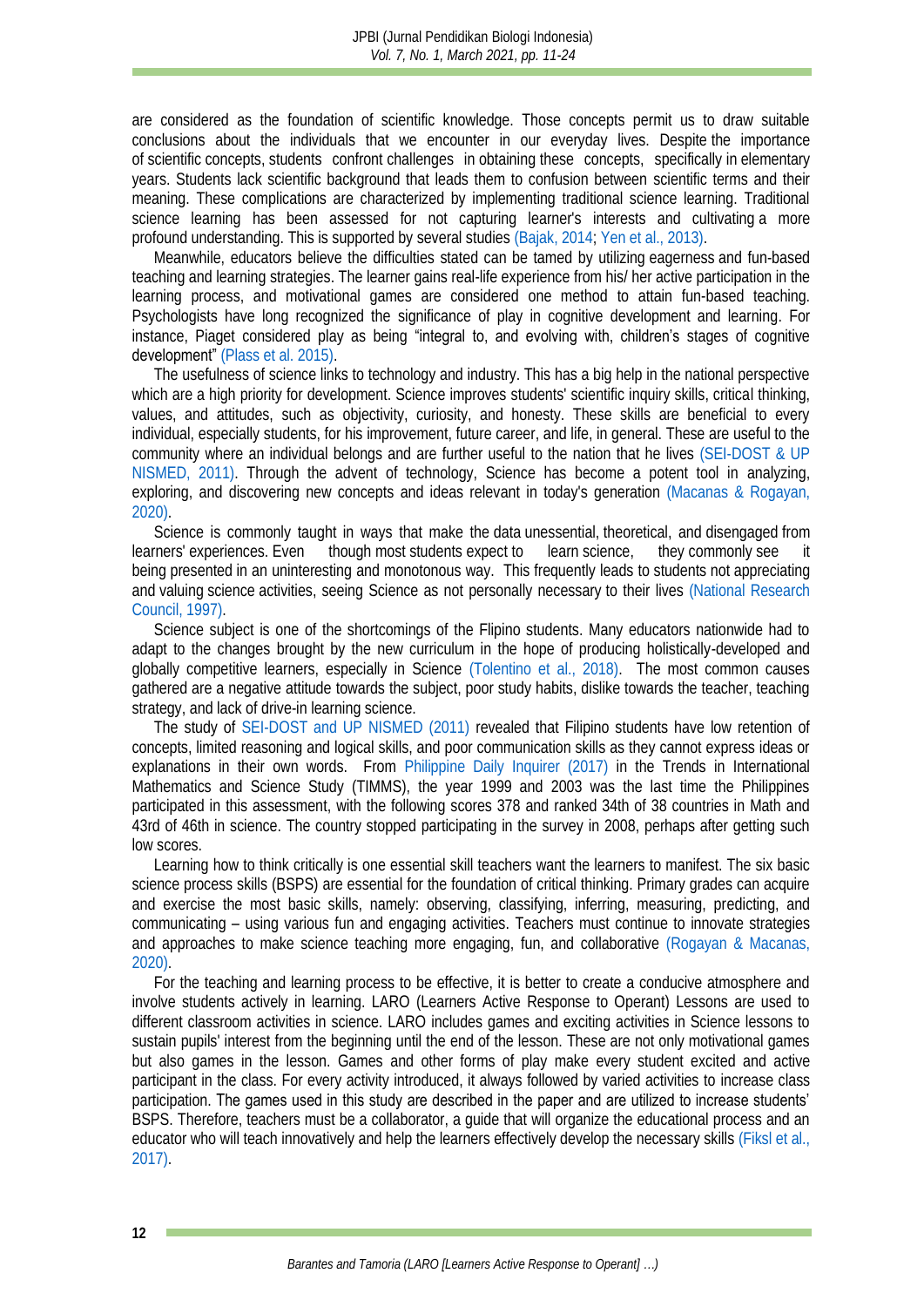Sustaining young learners' interest is challenging because they have less attention span at an early age. In recent years, numerous researchers have conveyed the positive influence of motivational games on developing students' learning. [Al-Tarawneh \(2016\)](#page-11-0) quoted games have great potential in nurturing children's ability to interact and converse with others through gameplay. As cited in [Al-Mutawah and Fateel \(2018\),](#page-11-3) Gardner verified that the primary and crucial purpose of science learning is to stir every child's sense of enjoyment, interest, and intellectual power in science. Therefore, students are academically motivated to maintain a high ability and competence in their work by playing games. The games used in the study are games which address different styles of learners such as visual, auditory, kinesthetic and linguistic learners. The games were designed to suit the grade level of the learners.

According to [Graafland et al](#page-11-4) (2012), there are few researches about educational games' effectiveness in different subject matters like history, sociology, anthropology and literature, and more. However, educational games are more prevalent in the science subject because it represents the ideal playground to engage students in complex virtual decision-making processes.

The Filipino researchers, [Libradilla et al](#page-12-7) (2015) stressed that students need motivation that energizes, directs, and sustains positive behavior. It gets them moving, helps achieve a particular direction, keeps them going because a motivated learner performs well. The games were modified and contextualized from the existing games recommended by the education department and games that pupils encounter online.

This study aimed to determine the effectiveness of using LARO lessons in teaching science and their role in promoting students' level of science process skills.

#### **METHOD**

The study used an action research design. The study used the pre-test and post-test to obtain data and information needed to determine the effects of LARO lessons. This study focused on how pupils' basic science process skills were improved using LARO lessons in teaching science. The data were collected and analyzed quantitatively.

The thirty Grade-IV pupils in a special education-gifted talented (SPED-GT) elementary school in Zambales, Philippines, were the participants of this research. The Grade-IV class was composed of sixteen (16) male and fourteen (14) female pupils. The subjects' ages ranged from 10-11 years old. A convenient sampling technique was used in selecting the participants. The subjects were selected because they were the assigned class in Practice Teaching. The researchers used convenience sampling not just because it is easy to use but because it also has another research advantage. In pilot studies, convenience sampling is usually used because it allows the researcher to obtain necessary data and trends regarding the research without the complications of using that particular quality of a substance or phenomenon that occurs within a given sample. Such studies are also beneficial for detecting relationships among different phenomen[a \(Explorable, 2017\).](#page-11-5)

The researchers used the teaching plan, and pre-test and post-test as instruments of the study. The teaching plan was composed of the teaching units and objectives which were acquired from the lessons prescribed by the Department of Education (DepEd) under the K-12 Enhanced Basic Education Curriculum Guide in Science Grade IV. This study's teaching unit was focused on plants and animals that all fall under the second quarter.

A 30-item parallel test or equivalent test aligned to the Second Quarter period has been made to determine the level of BSPS among Grade IV pupils. The BSPS in the test were measured using the six skills, namely; observing (8 items), measuring (4 items), inferring (7 items), communicating (3 items), classifying (5 items) and predicting (3 items), carefully planned using Table of Specification (TOS). The test underwent pilot testing and item analysis to test the vocabulary load and clarity of expressions. Sixteen (16) or 53.33% items were retained, twelve (12) or 40% were revised and two (2) or 6.67% were rejected. The retained items were modified while the rejected items were changed. Item analysis is a process which examines learner responses to individual test items or questions to evaluate the quality of these items and of the test as a whole (University of Washington, n.d.).

For data gathering, **t**he researchers requested approval from the Principal for the conduct of the study. A diagnostic test (Pre-test) and summative test- parallel test were made to measure the students' level of Basic Science Process before applying LARO lessons. The test was validated by a college instructor and an elementary school teacher. It is composed of thirty (30) multiple-choice items exemplifying the Science Skills and has been tried out to 30 pupils of the other Grade IV section. Administration of pilot testing and item analysis was made. The test was piloted to Grade IV Pupils under the regular curriculum of a public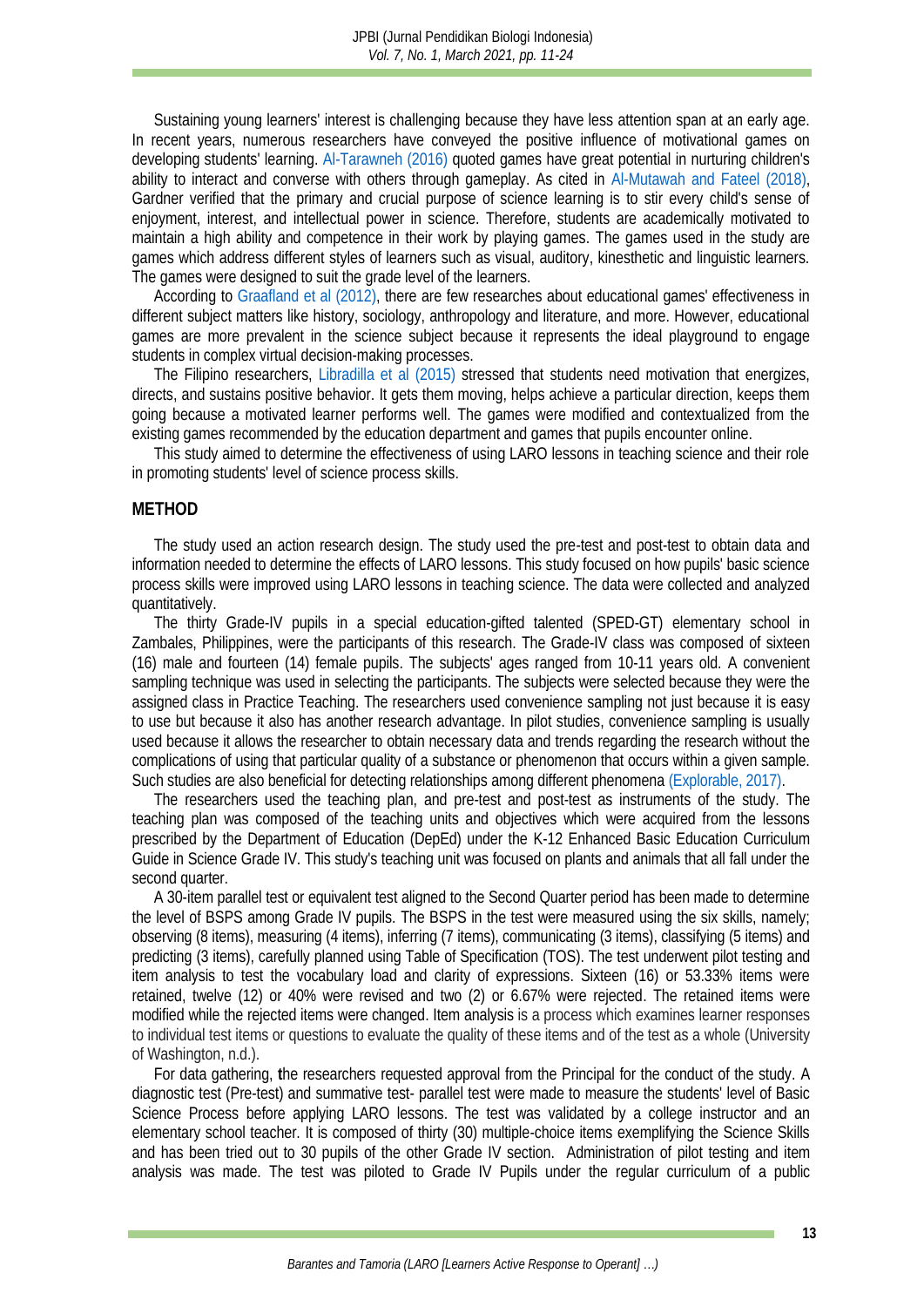elementary school. The pre-test was then administered to the students. LARO lessons were applied to the lessons for the whole duration of the 2nd grading period. The games used and its descriptions are discussed in the results. The researchers also used recitation logs, group performance logs, laboratory experiments, and reflective journals to record the improvements of the students' performances. After six weeks of teaching, a parallel test (Post-test) has been administered.

The data gathered were analyzed and interpreted using different statistical tools. The item analysis was used to determine the vocabulary clarity of expression, and examine the students' response per item after the pilot testing. The frequency and percent distribution were used to present data in a tabular format which contains the frequency of students grouped according to level of academic performance. The mean was used to determine the level of the Grade IV pupils during pre-test and post-test. The score interpretation is as follows: 25-30 (outstanding), 19-24 (above average), 13-18 (average), 7-12 (below average), and 1-6 poor). The total items of the test are 30. The mean percent score indicates the ratio between the number of correctly answered items and the total number of test questions or the percentage of correctly answered items in a test. Standard deviation was used to determine the spread of scores which clusters towards the mean. It is to measure how the class is distributed. The dependent t-test was used in determining if there is a significant difference between the pre-test and post-test.

### **RESULTS AND DISCUSSION**

Earlier before the intervention, class observations took place. Grade IV pupils' BSPS were not noticeable during recitations, group performances, discussions, and activities as analyzed. It was witnessed that the teaching strategies and methods were typical, predictable, and traditionally done. By that, it was found out that pupils were hesitant in giving comments and reactions, where they have difficulty trying to find particular ways to solve problems and lack of opportunity to observe, handle and explore things.

Science is taught by doing and helping in the mastery of the different Science Process Skills. A pre-test was administered to identify the pupils' strengths and weaknesses on the topics of Science IV. The pre-test is composed of thirty (30) items that were carefully planned in consultation with the cooperating teacher guided by DepEd learning competencies to assess pupils' BSPS in Science.

[Table 1](#page-3-0) shows the level of Science Process Skills of Grade IV Pupils in the pre-test. Out of the thirty (30) students, five (5) pupils or 16.67% got a score under outstanding, while one (1) got a score below average. The mean of the scores 16.06, described an average level of performance. The standard deviation of 3.54 shows that the class is homogeneous. During the administration of the test, the pupils seemed to be relaxed and focused on answering. Since the Grade IV Pupils are categorized as SPED-GT, it was expected that some of them had an advanced knowledge described as an average performance about the topics in the exam.

<span id="page-3-0"></span>

| rapie T. Frequency and percent distribution of the respondents score in the pre-test. |           |                |                    |  |  |  |
|---------------------------------------------------------------------------------------|-----------|----------------|--------------------|--|--|--|
| Class interval                                                                        | Frequency | Percentage (%) | Descriptive rating |  |  |  |
| $25 - 30$                                                                             |           | 16.67          | Outstanding        |  |  |  |
| $19-24$                                                                               |           | 56.67          | Above Average      |  |  |  |
| $13-18$                                                                               |           | 23.33          | Average            |  |  |  |
| $7-12$                                                                                |           | 3.33           | Below Average      |  |  |  |
| Total                                                                                 | 30        | 100.0          |                    |  |  |  |
| Mean: 16.06 (Average); SD=3.54; Mean Percent Score=53.53                              |           |                |                    |  |  |  |

**Table 1.** Frequency and percent distribution of the respondents' score in the pre-test

Students have pre-existing knowledge of the lessons; this may influence how they deal, analyze, and organize the information. Assessment of prior knowledge and skill brings about a range of potential responses and uniformity of result[s \(Acero, 2015\).](#page-11-6)

In the pre-test, a frequency and percent of correct answers were attained to define their achievement in every learning competency in the science curriculum. There were eight learning competencies considered in the pre-test. [Table 2](#page-4-0) indicates the number of pupils who got the items correctly. It was evident that in items number 16-19 got the highest percent of 82.22% associated with the competency "Identify the specialized structures of terrestrial and aquatic plants." The questions included on those items were all about plants' structures that protect them from their prey. It was assessed to fall under Observing and Inferring Skills.

The K to 12 Science curriculum provides learners a collection of competencies crucial in a knowledgebased society. Organizing the curriculum around situations and problems that challenge and arouse students' curiosity motivates them to learn and appreciate Science as relevant and useful [\(Department of](#page-11-7)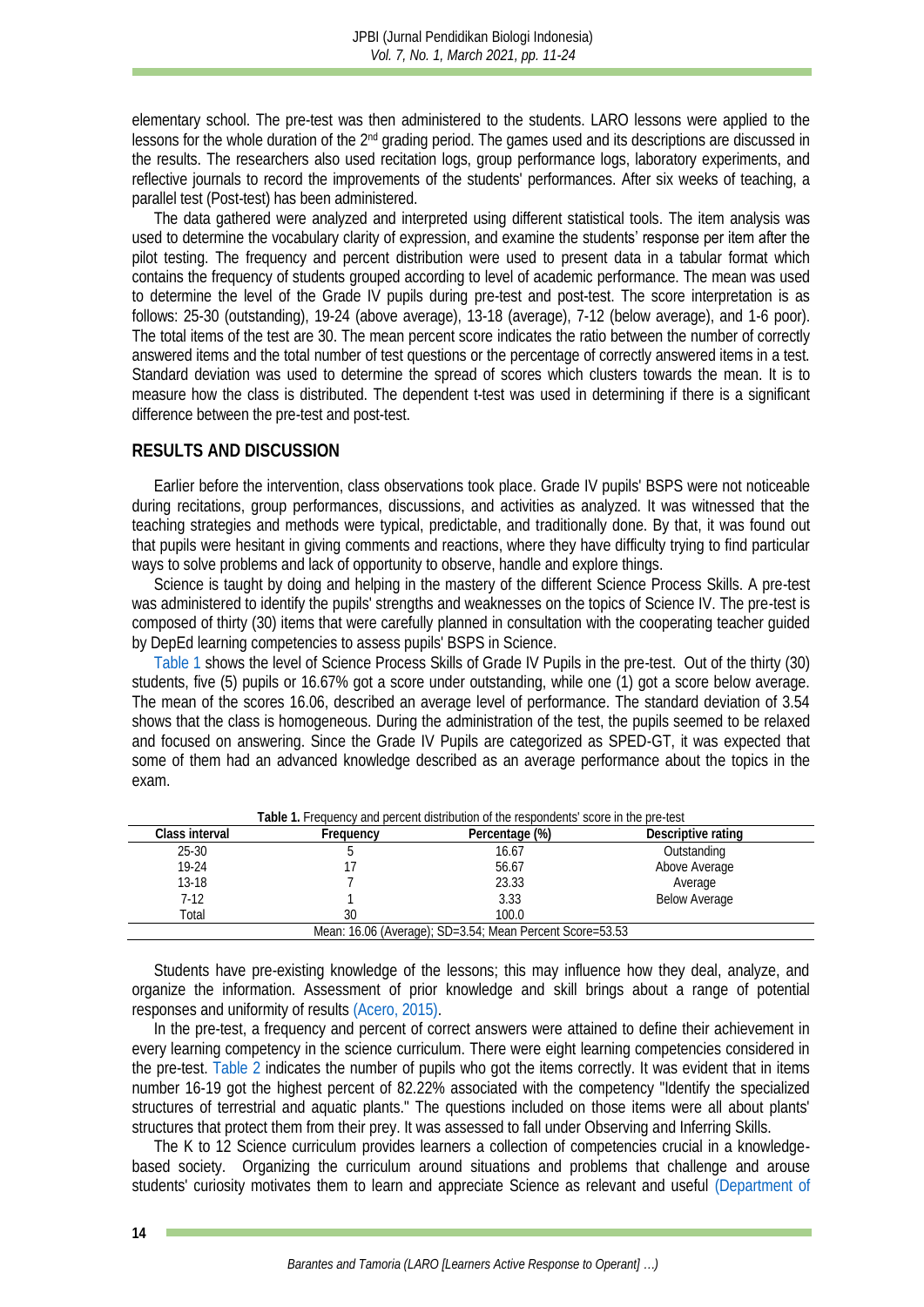[Education, 2012\).](#page-11-7) Competencies are combined attitudes, skills and knowledge, students have to develop and apply for successful learning. These will further help students discover and construct knowledge, strategized thinking and find out better solutions. Students use and develop competencies when encountering unexperienced and challenging circumstances by learning the subject contents and experiences [\(Alberta](#page-11-8)  [Education, 2012\).](#page-11-8) 

<span id="page-4-0"></span>

| Table 2. Frequency of correct answers per learning competency in the pre-test |           |                                      |                |  |  |  |
|-------------------------------------------------------------------------------|-----------|--------------------------------------|----------------|--|--|--|
| Learning competency                                                           | Item No.  | Mean frequency of<br>correct answers | Percentage (%) |  |  |  |
| 1. Infer that body structures help animal adapt and survive                   | $1 - 4$   | 24.75                                | 83.00          |  |  |  |
| in their particular habitat. (4 items)                                        |           |                                      |                |  |  |  |
| 2. Compare body movements of animals in their habitat. (4                     | 5-8       | 20.25                                | 68.00          |  |  |  |
| items)                                                                        |           |                                      |                |  |  |  |
| 3. Make a survey of animals found in the community and                        | $9-12$    | 21.50                                | 72.00          |  |  |  |
| their specific habitat. (4 items)                                             |           |                                      |                |  |  |  |
| 4. Choose which animals to raise in a particular habitat. (3)                 | $13 - 15$ | 21.25                                | 72.00          |  |  |  |
| items)                                                                        |           |                                      |                |  |  |  |
| 5. Identify the specialized structures of terrestrial and                     | $16-19$   | 24.67                                | 82.22          |  |  |  |
| aquatic plants.                                                               |           |                                      |                |  |  |  |
| 6. Investigate the specialized structures of plants given                     | $20 - 23$ | 24.00                                | 80.00          |  |  |  |
| varying environmental conditions: light, water, temperature                   |           |                                      |                |  |  |  |
| and soil type.                                                                |           |                                      |                |  |  |  |
| 7. Survey plants found in the community and their specific                    | 24-26     | 16.25                                | 72.00          |  |  |  |
| habitats.                                                                     |           |                                      |                |  |  |  |
| 8. Choose which plants to grow in a particular habitat.                       | 27-30     | 18.00                                | 60.00          |  |  |  |

It revealed that the respondents had advanced knowledge on the questions number 16-19 because it was an observation question based on their environment. The result is supported by [SEAMEO INNOTECH \(2016\)](#page-12-8) to enhance creativity and use the environment as a topic. Exposing pupils to the environment increase their awareness of what is happening around them. The social aspect includes learning environment which seems to affirm the consistency of relationship between learning environment and students' cognitive as well as effective outcomes (Ashby [et al., 2011\).](#page-11-9)

The overall result was quite good. Poorly, the lowest percent of items that students' answered was itemnumber 27-30. As observed, the competency was relatively easy to attain, but on the other way, the students reacted upon the new questions which they found difficult to answer because some terms aren't yet introduced to them. Examples of these terms include names of plants like *daisy, bangar, sampaguita and bougainvillea,* and *talahib*. [Tizon \(2009\)](#page-12-9) states that sometimes, unfamiliar to a specific word or language can badly limit communication. Second language learners sometimes have an insufficient vocabulary that will lead to poor comprehension. The questions on the items were categorized under classifying and inferring skills.

The activities presented in the study is anchored in the Principle of Sequence states that successful instructions depend on the practical ordering of a series of learning task[s \(Acero, 2015\).](#page-11-6) After the pre-test, the teacher-implementer was challenged to teach Science in a more collaborative manner and came into thinking to use educational games to uphold the pupils' level of BSPS. Since games are one major collaborative activity, it became a part of every 50-minute lessons in the Science subject.

Under the theory of practice, also known as Piaget's theory of Constructivism, people learn by doing, we gain and learn meanings based upon our experiences and everyday exploration of things. Therefore, actively engaging and exposing learners in experience-based learning is critical to the construction of new meaning. [Zulueta \(2007\)](#page-13-1) strongly emphasized that the more senses are actively used in the learning process, the better could be the contribution to learning. Some students are indeed enthusiastic about learning, need-or expect-their instructors to inspire, challenge, and stimulate them. LARO lessons are one possible thing that may fit those described explanations.

Games make pupils awake, actively participate and accept that it is a factor to sustain interest in any task. Sustaining interest in the subject is a challenging task, but once games are introduced, pupils enjoy and learning is positive. The most essential benefit of games is to "engage players in effortless learning by creating the right level of engagement, just between boredom and frustration" [\(Plass et al., 2015\).](#page-12-0)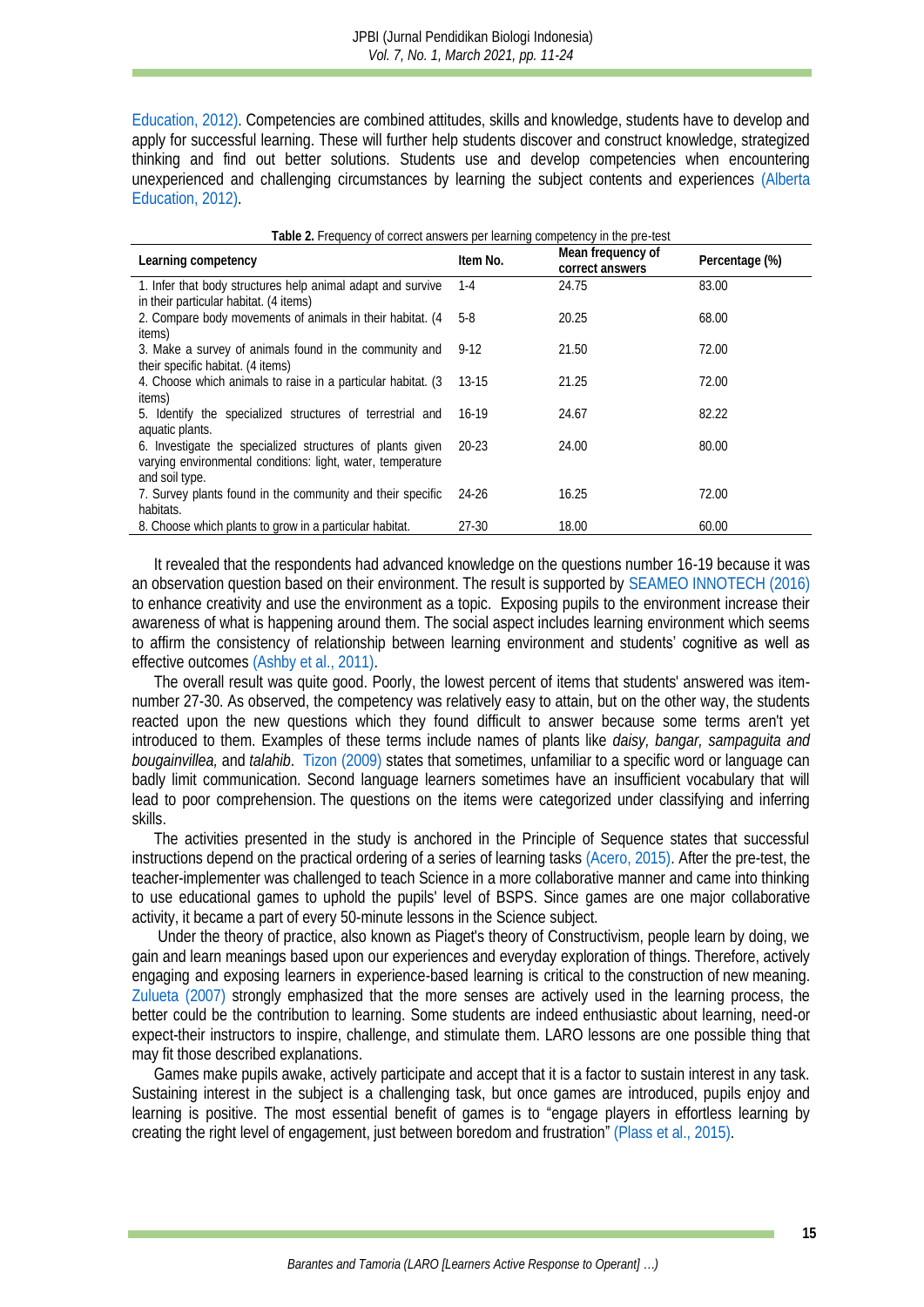[Table 3](#page-5-0) shows the motivational games and its description used in focused topics in Science for Grade IV under the 2<sup>nd</sup> grading period. The games have catchy engaging titles used to latch pupils' attention and curiosity. These games are considered as an excellent instructional aid for learning Science. To make the class active and enthusiastic, [Kamra \(2010\)](#page-11-10) emphasized that games are an efficient way to teach English. Every teacher wants the best learning outcome that is meaningful and permanent.

<span id="page-5-0"></span>

| Table 3. LARO for basic science process skills and their descriptions                    |                                                 |                                                                                                                                                                                                                                                                                                                                                          |                                                                                   |  |  |
|------------------------------------------------------------------------------------------|-------------------------------------------------|----------------------------------------------------------------------------------------------------------------------------------------------------------------------------------------------------------------------------------------------------------------------------------------------------------------------------------------------------------|-----------------------------------------------------------------------------------|--|--|
| Topic                                                                                    | Motivational<br>games                           | Description                                                                                                                                                                                                                                                                                                                                              | <b>Target BSPS</b>                                                                |  |  |
| 1.1 Body Parts<br>of Animals that<br>Live in Water<br>and in Land                        | "4 pics 1<br>Word"<br>"Act, Like and<br>Tell"   | -They will guess four photographs that have something in common<br>using the blank spaces below it, indicating how many letters are in<br>the answer.<br>-Played by partners. Given 5 animals, one member will act the given<br>animal's traits and behaviour, and the other pupil will tell what it is.                                                 | Observing, Classifying<br>Measuring,<br>Inferring,<br>Predicting<br>Communicating |  |  |
| 1.2 Body Parts<br>of Animals for<br>Food Getting/<br>Eating                              | "Pictoword"                                     | Creating and combining words based on the picture. For example,<br>picture of SAND and WITCH, combined to solve for SANDWICH.                                                                                                                                                                                                                            | Observing, Classifying<br>Measuring,<br>Predicting<br>Communicating               |  |  |
| 1.3 Body Parts<br>of Animals for<br>Protection                                           | "You are What<br>You Eat"                       | Hide pictures or toy animal creatures inside the room. The creature<br>or those animals will be the prey or the animals have eaten, and the<br>pupils will be the seeker of an animal who eats other animals. The<br>fastest pupil who will find the creature will be the winner.                                                                        | Observing, Classifying<br>Measuring,<br>and Communicating                         |  |  |
| 1.4Animal<br>Movements in<br>Particular<br>Habitat                                       | "Mimic Match"                                   | The students will crawl around mimicking the sounds of the animal<br>they drew from a bowl of names. They are not allowed to talk but can<br>make animal sounds as they try to find the other animals just like<br>them and determine which habitat that particular animal lives.                                                                        | Observing, Classifying<br>Inferring,<br>and Communicating                         |  |  |
| 1.5Animals<br>Found in the<br>Community                                                  | "Meet Me<br>Through My<br>Sound"                | Blindfold each member in a group and play an animal sound for them<br>to guess. The group who got the most correct answers wins.                                                                                                                                                                                                                         | Observing, Classifying<br>and Communicating                                       |  |  |
| 1.6 Life Cycle<br>of Selected<br>Animals:<br>Complete and<br>Incomplete<br>Metamorphosis | "Puzzle<br>Geeks"                               | Let them solve the wooden puzzle and explain their observations<br>about the puzzle using Venn diagram.                                                                                                                                                                                                                                                  | Classifying<br>Measuring,<br>Inferring,<br>Predicting and<br>Communicating        |  |  |
| 1.7 Life Cycle<br>of Egg Laying<br>Animals                                               | "Body<br>Twisters"                              | Each group has to think of an animal that lays eggs and have to use<br>their bodies to spell the letters for the other groups to guess.                                                                                                                                                                                                                  | Classifying<br>Measuring,<br>Inferring,<br>and Communicating                      |  |  |
| 1.8 Plants that<br>Live on Land<br>and Water                                             | "Write If You<br>Can"                           | Write as many as plants found in their community. Eliminate or mark<br>x all plants in common with the other groups. No common plant wins<br>a point.                                                                                                                                                                                                    | Observing, Classifying<br>Measuring,<br>Inferring,<br>and Communicating           |  |  |
| 1.9<br>Specialized<br>Structures of<br>Terrestrial and<br>Aquatic Plants                 | "Pin Wheel"                                     | Divide the class into 5 groups. The leader will roll the wheel.<br>Whatever category they are, they will think of the things related to<br>that category/topic. The group who has given the most related<br>answers win.                                                                                                                                 | Observing, Classifying<br>Measuring,<br>Inferring,<br>Predicting<br>Communicating |  |  |
| 1.10 Choosing<br>Plants Grow in<br>Particular<br>Habitat                                 | "Show me<br>your<br>Entrepreneuria<br>I Skills" | Given the following products, identify where it came from.<br>1. pickle<br>2. kalamay<br>3. peanut butter; 4. buko pie<br>5. garlic chips; 6. Nata de coco<br>7. dried mango<br>8. ketchup                                                                                                                                                               | Observing, Classifying<br>and<br>Inferring,                                       |  |  |
| 1.11 Seed and<br>its Parts                                                               | "Let's be<br>detectives!"                       | Two apparently equal pictures given to a student and the counter-<br>picture to his/her partner. Make the students sit far from his/her<br>partner in order to describe the picture without looking at the counter<br>picture. The game's point is to detect the differences without using<br>body language or looking at the partner's counter-picture. | Observing, Classifying<br>Measuring,<br>Inferring,<br>Predicting<br>Communicating |  |  |
| 1.12<br>Germination<br>and Growth                                                        | "Graph Me"                                      | Use a human bar graph to compare the heights of different groups of<br>plants.                                                                                                                                                                                                                                                                           | Observing,<br>Measuring,<br>Inferring,<br>Predicting<br>Communicating             |  |  |

Legend: (BSPS) Basic Science Process Skills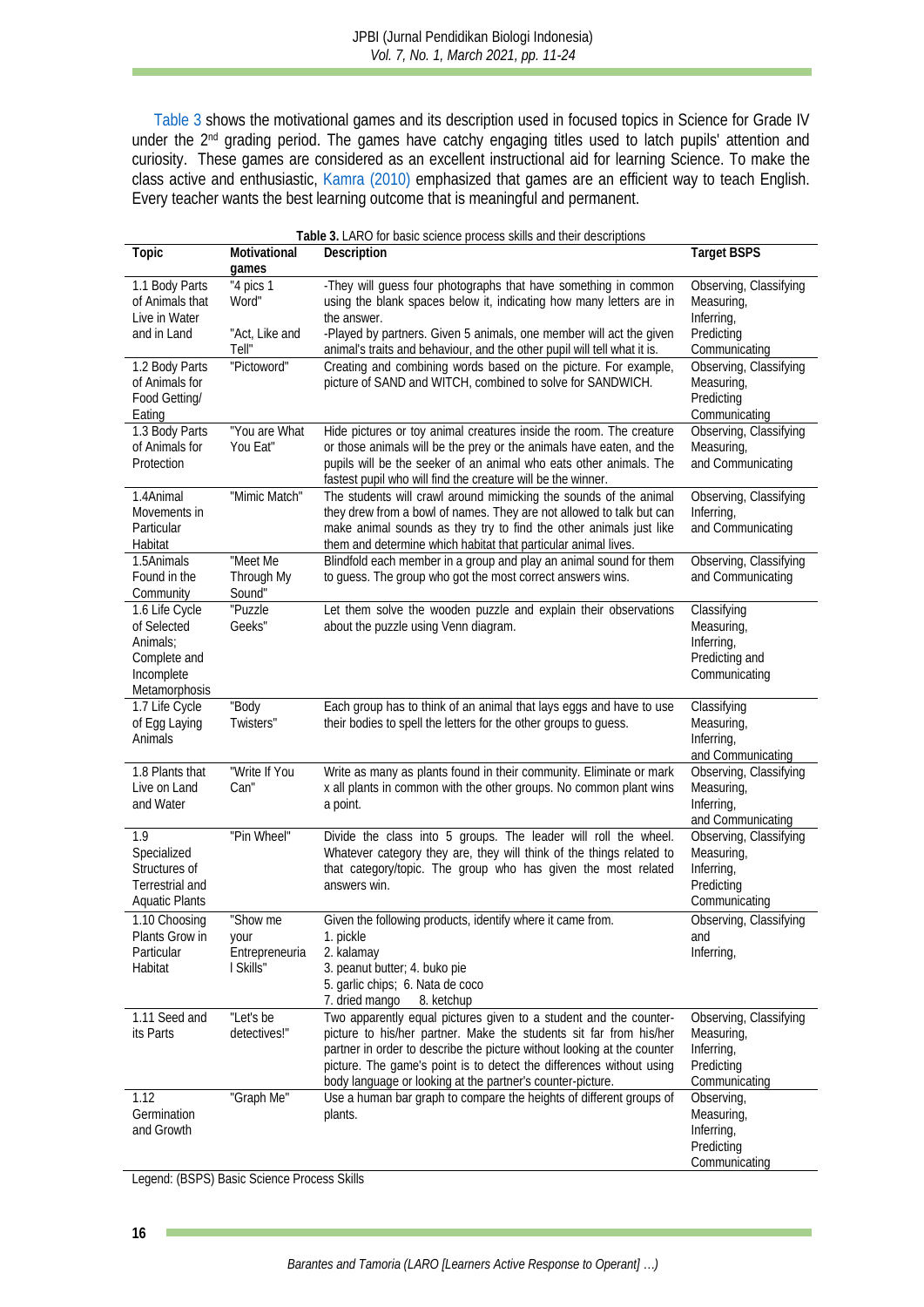[Singh and Padilla \(2009\)](#page-12-10) cited that recitation is done when pupils freely talk about matters that interest them, their thinking based on many skills, insights and experiences. Recitation log is a motivational technique encouraging every student to participate actively in the discussion.

Oral questioning was used to evaluate learning during instruction to confirm that students have attained that particular lesson's objectives. As the student recites and performs the tasks in the class, a point is credited to them and recorded in an index card by their seatmate. This is part of the post-game activity.

[Table 4](#page-6-0) shows the increasing number of questions in the class with relevance to the Science Process Skills. There is increasing progress from August (47.13%) to October (67.88%) in Grade IV pupils' performance based on their recitations. It only shows that the pupils are motivated to participate in the class discussion actively. The positive response of the students in the questions-built self-confidence and showed excitement in the class.

<span id="page-6-0"></span>

| LAUIC 4. IVICALIS ULTCURATULI IUGS ULTIIC GLAUC I V DUDIIS |                        |       |                |  |
|------------------------------------------------------------|------------------------|-------|----------------|--|
| Month                                                      | No. of questions asked | Mean  | Percentage (%) |  |
| August                                                     |                        |       |                |  |
| September                                                  | 20                     | 12.33 | 61.65          |  |
| October                                                    |                        | 16.97 | 67.88          |  |
|                                                            |                        |       |                |  |

**Table 4.** Means of recitation logs of the grade IV pupils

The results conform to [Jones et al](#page-11-11) (2010) as they stated that students participate actively during recitation as they accomplished the games presented. Also, if mistakes were caught, students will clarify their thoughts to the class. With the increasing mean number above, it is evident that the intervention helped the students forget the pressure towards the lesson, boosts their moods and increased their overall motivation. Visual and verbal learners benefitted from this part of the recitation the most. [Martinson and Chu \(2009\)](#page-12-11) also support this result as games are an effective tool for learning because they offer students a hypothetical environment that they can explore without the risk of failure.

Group activities make students work together to encourage collaborative learning and less threatening [\(Corpuz & Salandanan, 2015\).](#page-11-12) Being a part of a group increases self-confidence, sense of responsibility and feeling of belongingness. Group Performance log is a motivational technique promoting collaboration and cooperation in group activities and also encourage individual accountability. Every group activity, the students were given a designated role in a group. There were six group roles: Recorder who acts as a secretary of the group, Reporter who presents the group's ideas to the rest of the class: Encourager who inspires the group members to continue to think through their approaches and ideas, Time Keeper who monitors the time and planning; and Helper who acts as a material manager who picks up, distributes, collects, turns in the materials of his group. Those roles were assigned by the group Leaders who manage the group and ensure that they will stay on tasks. As the students perform the tasks, their group leaders' roles were recorded at the back of their notebooks by their group leaders. Assigning group roles motivates involvement, interdependence, and a fair division of labor. All group members should feel a sense of personal responsibility for their teammates' success and realize that their individual success depends on the group's success.

It was implemented that each of the members will participate and contribute voluntarily depending on their abilities. All the group works or activities were collaboratively planned using motivational games. The work is distributed among the pupils to experience all the group roles in every group works. It emphasizes that learning is effective because of a clear sense that group work serves the stated learning goals, disciplinary thinking goals and peer evaluation of the BSPS being acquired. The activities presented are supported by [Acero's \(2015\)](#page-11-6) principle of socialization. He stated that learning offers socio-cultural phenomena, a social process that surrounds the way of thinking, interacting and problem-solving. Constructivist theorists believed that social interaction is critical to learning. [Viray \(2016\)](#page-12-12) stated that games are good for promoting worthy learning because it encourages cooperation among players or learners and thus provides a peer-to-peer teaching situation and development of learning groups. [Singh and Padilla \(2009\)](#page-12-10) believed that children must learn how to follow a leader, to be a good committee member in every group task.

Science experiments promote discovery and learning. Many researchers revealed positive effects of hands-on experiments in the learners' progress because it is a continuously modified by experiences and it processes concepts derived. Studies have shown that students are very much curious in learning science. With this method curiosity among students will increase as they develop their interest in learning Science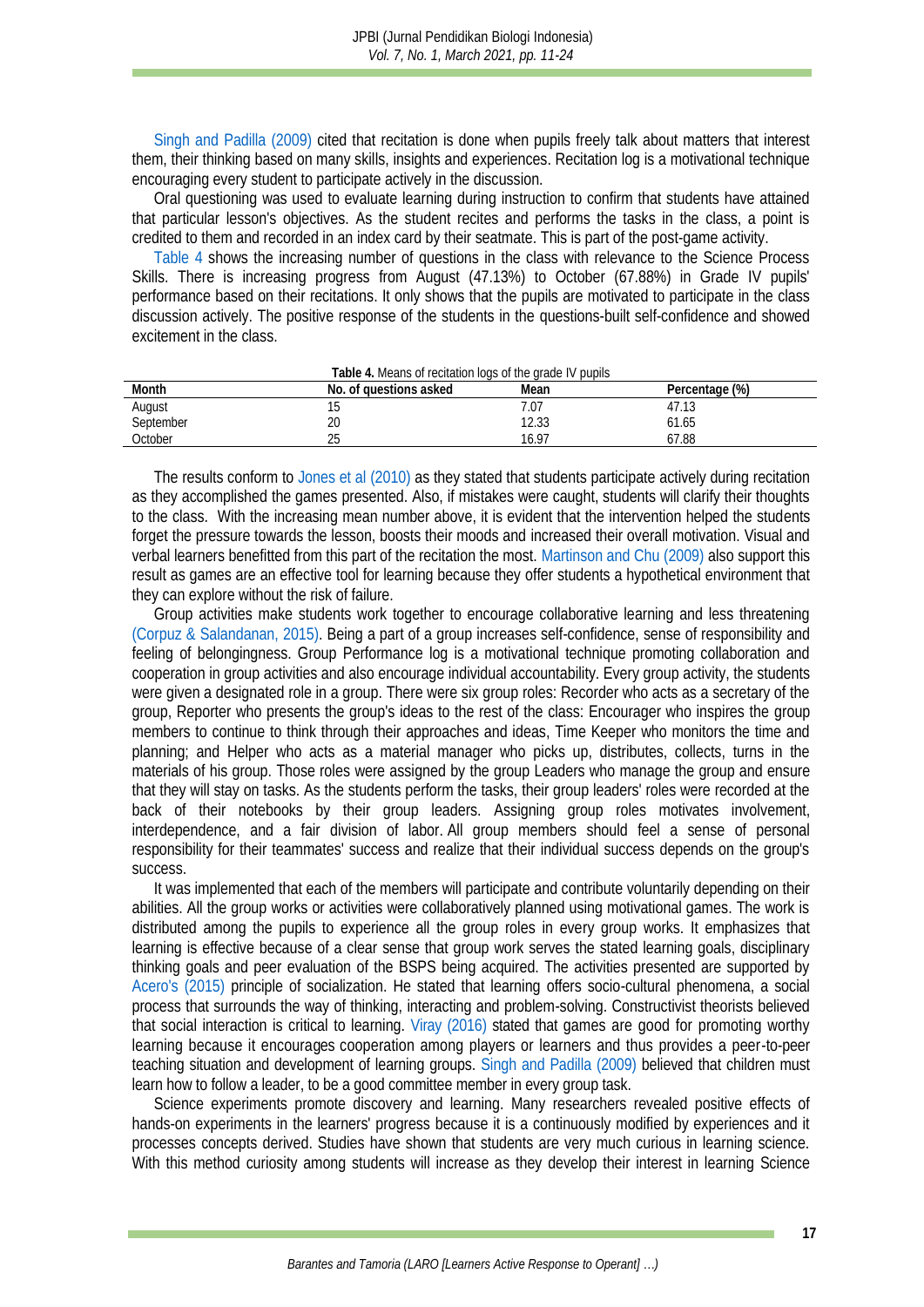[\(Andersen & Vandehey, 2011;](#page-11-13) [Kolb, 1984;](#page-12-13) [NARST, 2015\).](#page-12-14) Also, they should practice exercises to avoid monotony. This would enable skills development acquisition, so students would be happy and show progress. Table 5 shows the set of experiments performed by the Grade IV pupils aligned to the BSPS. There were six (6) experiments that correspond to six (6) BSPS done during LARO lessons intervention. Each experiment used the rubric consisting of twenty (20) points.

| Table 5. Laboratory experiments performed and mean scores by the grade IV pupils |                         |                           |            |                                 |  |
|----------------------------------------------------------------------------------|-------------------------|---------------------------|------------|---------------------------------|--|
| Topics                                                                           | <b>Activities</b>       | Effects of the activities | Mean score | Target BSPS                     |  |
| Introducing Plants                                                               | Taking pictures of      | Continue taking pictures  | 15.8       | Classifying,<br>Observing,      |  |
| and Animals                                                                      | plants and animals.     | in their own home         |            | Measuring,                      |  |
|                                                                                  |                         | gardens and neighbor's    |            | Inferring,                      |  |
|                                                                                  |                         | farm animals.             |            | Predicting                      |  |
|                                                                                  |                         |                           |            | Communicating                   |  |
| Animals                                                                          | Listing and classifying | Explore the internet on   | 17.2       | Observing                       |  |
|                                                                                  | of domestic animals     | unfamiliar animals.       |            | Classifying,                    |  |
|                                                                                  |                         |                           |            | Communicating                   |  |
| Animal Body Parts                                                                | Describing the behavior | Download pictures or      | 16.5       | Observing, Classifying,         |  |
| and Behavior                                                                     | on how they used the    | videos of animals.        |            | Inferring,                      |  |
|                                                                                  | body parts              |                           |            | <b>Predicting Communicating</b> |  |
| Seeds Viability                                                                  | Germinating seeds       | Submerged the seeds in    | 14.2       | Observing, Measuring            |  |
|                                                                                  | through wrapping in a   | water and sow monggo      |            | Inferring,                      |  |
|                                                                                  | wet tissue paper        | seeds on the soil.        |            | Predicting Communicating        |  |
| Seed Germination                                                                 | Measuring the plant     | Became familiar to        | 15.3       | Observing,<br>Measuring         |  |
|                                                                                  | from seed to baby plant | sprouted monggo seeds.    |            | and Communicating               |  |
| Flowers                                                                          | Observing               | Collect 4'oclock flower,  | 16.0       | Observing,                      |  |
|                                                                                  | photoperiodic plants    | sunflower and calathea    |            | Inferring,                      |  |
|                                                                                  |                         | plant family.             |            | Predicting Communicating        |  |

The topic on animals got the highest mean score of 17.2 and 16.5. This explains that exposing pupils to technology-based activities increases their performance in the different science process skills. It also shows how it affects the pupils' further interest from the knowledge they acquired on the days after the experiment.

The first topic matches Communicating Skill, Classifying Skill, Inferring Skill, Predicting Skill, Measuring skill, and Observing Skills. The experiments are supported by [Zulueta \(2007\)](#page-13-1) that learners integrate the subject matter by collecting data, observing, measuring, classifying and examining causal relationships. It is shown that Science experiments encourage learners to discover and develop new and fresh concepts or ideas, boost their mind to be critical and creative. Also, real-life applied activities and problem-solving activities establish a contextual setting for many lessons providing motivation and encouraging curiosity [\(Corpuz & Salandanan, 2015\).](#page-11-12)

According to [Corpuz and Salandanan \(2015\),](#page-11-12) reflection is an authentic activity that make students realize on their choices and on their learning. Deeper learning happens when pupils are able to think about their experiences and process this.

[Table 6,](#page-7-0) [Table 7,](#page-7-1) and [Table 8](#page-8-0) illustrates the student's reflections to Science topics, namely; different trees, flowers, and animals found in their community. The researchers gathered the data every after discussions to know the impacts to them in reality. On the table, the pupils were asked, "If you are a plant, what plant you want to be and why?", twenty of them answered that they wanted to be a tree because it filters the air with their wide branches and leaves and can be made as furniture and firewood. Their answers display meaningful thinking on how important trees are to living things. On the contrary, the least answered plant was a vine plant, two (2) pupils answered that it filters the air with their long vines. Obviously, the answers were focused on the benefits given by the plants.

<span id="page-7-1"></span><span id="page-7-0"></span>

| Kinds of plants | LAME 0. FUMIS TELECTIONS ON THE LOMC MANIST<br>Reason                | Freauencv |
|-----------------|----------------------------------------------------------------------|-----------|
| Tree            | Can be made as furniture, firewood and filters the air with its wide | -20       |
|                 | branches and leaves.                                                 |           |
| Shrub           | Prevents soil erosion                                                |           |
| <b>Bush</b>     | Gives shed                                                           |           |
| Vine            | Filters the air with its long vines and stems.                       |           |

**Table 6.** Pupils' reflections on the topic plants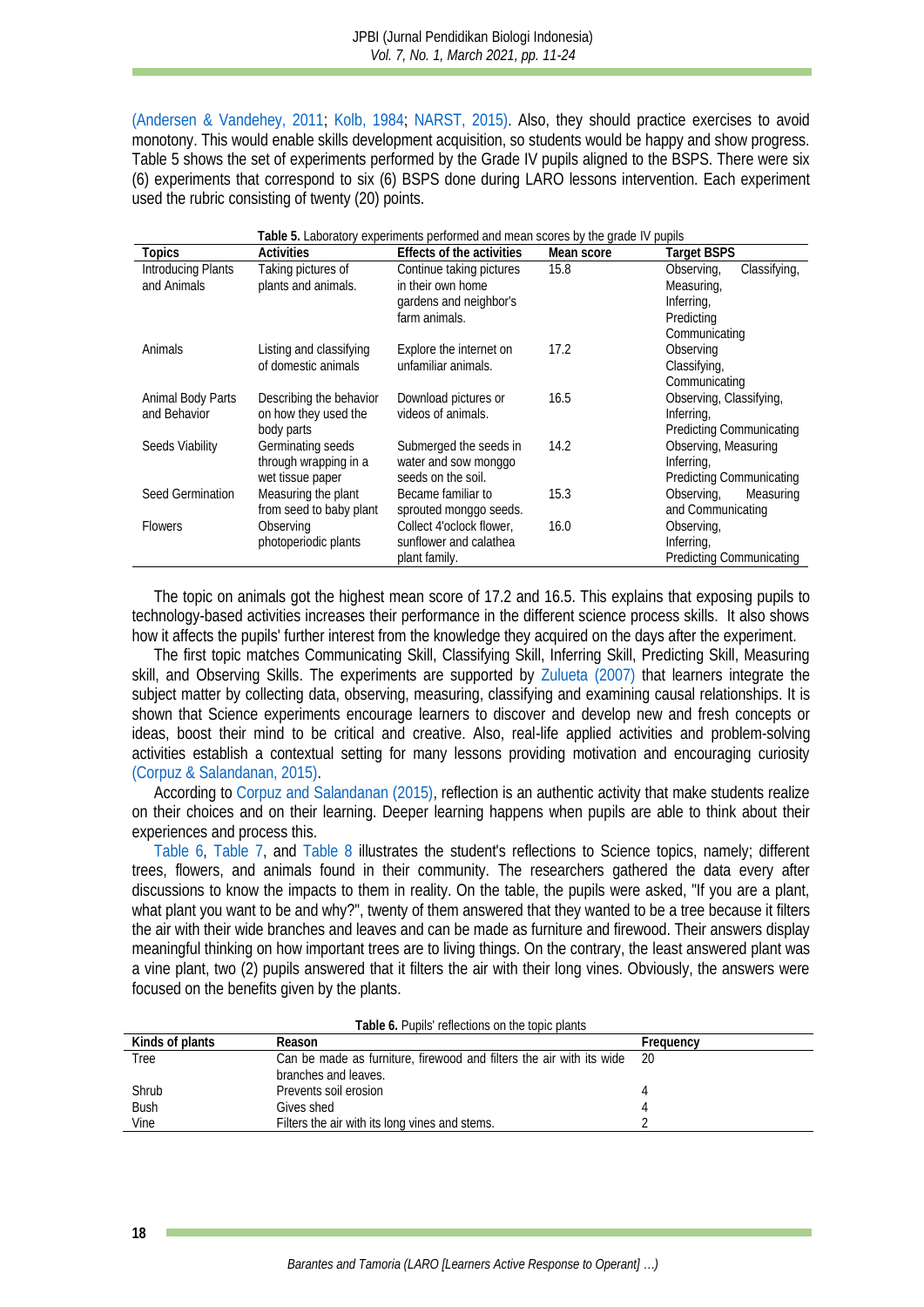#### JPBI (Jurnal Pendidikan Biologi Indonesia) *Vol. 7, No. 1, March 2021, pp. 11-24*

**Table 7.** Pupils' reflections on the topic flowers

| Kinds of flowers | Reason                                        | Frequency |
|------------------|-----------------------------------------------|-----------|
| Sunflower        | It can be eaten and has medicinal properties. |           |
| Sampaguita       | Can be made as perfume.                       |           |
| Ilang-ilang      | Can be made as perfume.                       |           |
| Rose             | Has thorns for protection                     |           |
| Bougainvillea    | Has thorns for protection                     |           |

Another question asked was, "If you are a flower, what flower do you want to be and why?". Half of the class or fifteen (15) pupils answered that they wanted to be a sunflower because its seeds can be eaten and have numerous health benefits. Answers fall positively under Inferring Skill where they give reasonable explanations to their observations. The least answered kind of flowers was rose (2) and bougainvillea (2) with the same reasons that both have thorns to protect themselves from predators.

| Table 8. Pupils' reflection on the topic animals |  |
|--------------------------------------------------|--|
|--------------------------------------------------|--|

<span id="page-8-0"></span>

| Domestic animals | Reason                                        | Frequency |
|------------------|-----------------------------------------------|-----------|
| Dog              | Guards the house for 24/7                     |           |
| Cat              | Kills rats and snakes                         |           |
| Cow              | Produce liters of milk and kilograms of meat. |           |
| Chicken          | Produce dozens of eggs and kilograms of meat. |           |
| Goat             | Produce liters of milk and kilograms of meat. |           |

Lastly, the question, "If you are an animal, what animal do you want to be and why?" the researchers gathered five (5) kinds of answers. Almost half of the class or sixteen (16) pupils answered they wanted to be a dog because it guards and protects the house 24/7, it emphasizes the strong relationship between dog and human. Those reflections were deep because it affects them internally through emotions. However, six (6) more pupils equally wanted to be a cow (2), a chicken (2) and a goat (2) because they give kilograms of meat, dozens of eggs and liters of milk to humans. They were affected in reality.

Concrete experience provides information that serves as a basis for reflection. All reasons were identified under the following skills: observing skill, which they used their five senses namely; sight, smell, hearing, touch, and taste; measuring skills which they use the unstandardized and standardized unit in measuring; classifying as they identified the similar properties, communicating skills and predicting skills which they shared their ideas through written reports, diagrams and graphs and charts about the topics, and inferring skills which they made different assumptions from the topic.

The results of the pupils' reflection and reflecting skills has something to do with Kolb, Dewey and Piaget's Experiential Learning Theory, which educators purposefully engage with students in direct experience and focused reflection to increase knowledge, develop skills and clarify values [\(Association for Experiential](#page-11-14)  [Education, 2011\).](#page-11-14) Furthermore, [Bunga et al](#page-11-15) (2016) stated that writing allows learners to reflect on what they are learning and foster their active classroom involvement. In other words, all the BSPS are revealed in reflective writing.

To assess the pupil's achievement after the application of LARO lessons, a 30-item parallel post-test was administered. The outcome of the post-test was also recorded. A comparison of the pupils' scores in the pretest and post-test is presented in the table below to confirm the improvement of the pupils' BSPS.

[Table 9](#page-8-1) shows an increase of 11.87 from 16.06 mean score of the pre-test to 27.93 mean score of the post-test. After using the intervention, the pupils belonging to average level in the pre-test improved to outstanding in the post-test. It was found out that there is an improvement in the BSPS of the pupils in Science. [Table 10](#page-9-0) shows how all the learning competencies in both plants and animals increased, as shown in their post-test performance.

<span id="page-8-1"></span>

|            |    | Pre-test          | Table 7. Comparative result of prefiest and position<br>Post-test<br>Rating |                 |               |
|------------|----|-------------------|-----------------------------------------------------------------------------|-----------------|---------------|
| Scores     |    | %                 |                                                                             | %               |               |
| $25 - 30$  |    | 16.67             | 30                                                                          | 100             | Outstanding   |
| 19-24      |    | 56.67             |                                                                             |                 | Above Average |
| $13 - 18$  |    | 23.33             |                                                                             |                 | Average       |
| $7-12$     |    | 3.33              |                                                                             |                 | Below Average |
| Total      | 30 | 100               | 30                                                                          | 100             |               |
| Mean       |    | 16.06 $(SD=3.54)$ |                                                                             | 27.93 (SD=1.23) |               |
| <b>MPS</b> |    | 53.53             |                                                                             | 90              |               |

#### **Table 9.** Comparative result of pre-test and post-test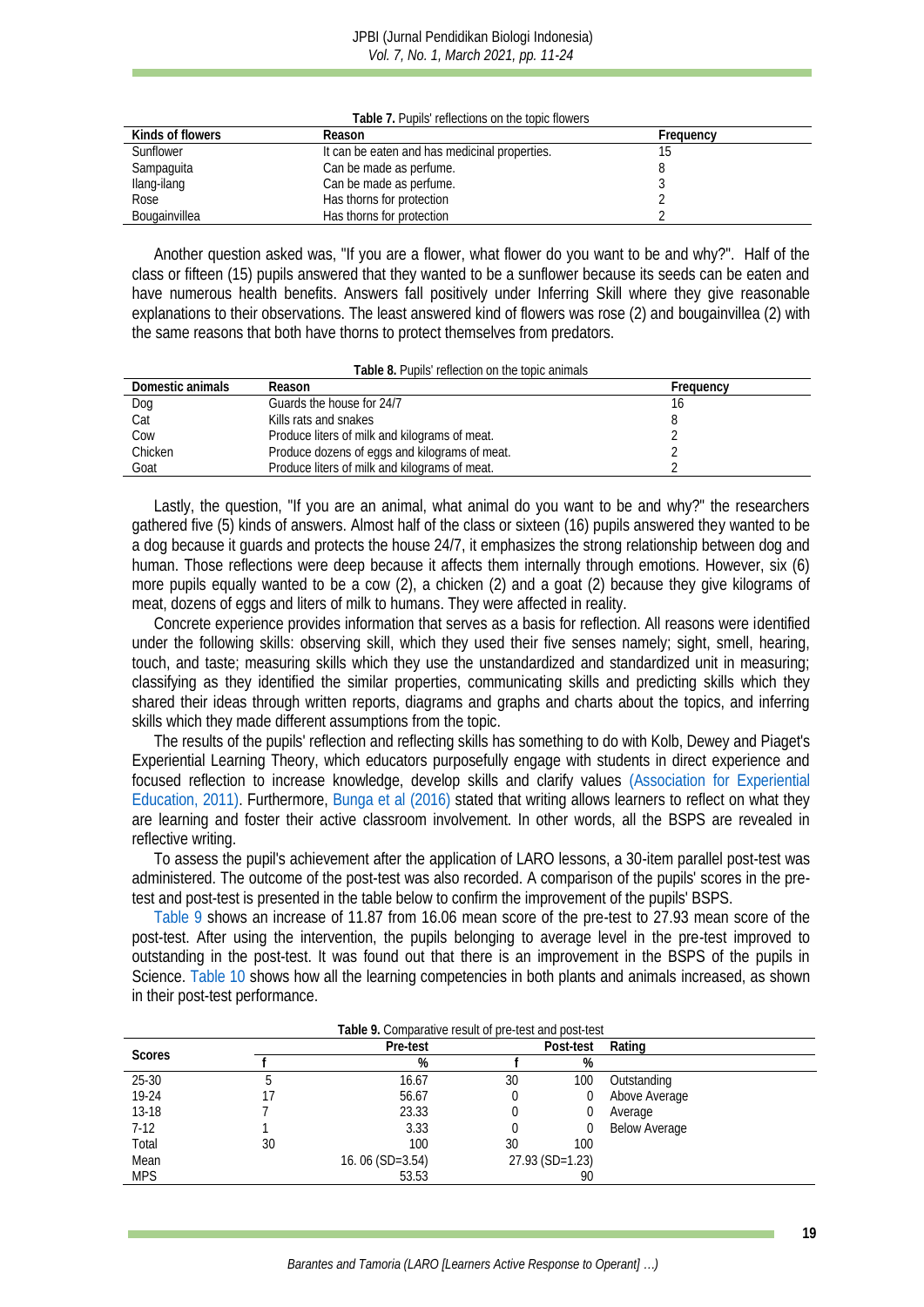<span id="page-9-0"></span>

|                                                                                                                                                            |           | Pre-test | i apie Tu. Comparison or the pupils' pre-test and post-test result by learning competency | Post-test |                |
|------------------------------------------------------------------------------------------------------------------------------------------------------------|-----------|----------|-------------------------------------------------------------------------------------------|-----------|----------------|
| Learning competency                                                                                                                                        | Item no.  | mean     | Percentage (%)                                                                            | mean      | Percentage (%) |
| 1. Infer that body structures<br>help animal adapt and<br>survive in their particular                                                                      | $1 - 4$   | 24.75    | 83.00                                                                                     | 30.00     | 100            |
| habitat.                                                                                                                                                   |           |          |                                                                                           |           |                |
| 2. Compare body movements<br>of animals in their habitat.                                                                                                  | $5-8$     | 20.25    | 68.00                                                                                     | 28.25     | 94.00          |
| 3. 3. Make a survey of animals<br>found in the community and<br>their specific habitat.                                                                    | $9-12$    | 21.50    | 72.00                                                                                     | 26.50     | 88.00          |
| 4. Choose which animals to<br>raise in a particular habitat.                                                                                               | $13-15$   | 24.67    | 82.22                                                                                     | 26.67     | 89.00          |
| specialized<br>5. Identify the<br>structures of terrestrial and<br>aquatic plants.                                                                         | $16-19$   | 19.25    | 64.00                                                                                     | 26.50     | 88.00          |
| 6. Investigate the specialized<br>structures of plants given<br>environmental<br>varying<br>conditions:<br>light,<br>water,<br>temperature, and soil type. | 20-23     | 24.00    | 80.00                                                                                     | 29.00     | 97.00          |
| 7. Survey plants found in the<br>community and their specific<br>habitats.                                                                                 | - 24-26   | 22.00    | 72.00                                                                                     | 28.00     | 93.00          |
| 8. Choose which plants to grow<br>in a particular habitat.                                                                                                 | $27 - 30$ | 18.00    | 60.00                                                                                     | 28.67     | 97.00          |

Learning competency number 1 under Animals got the perfect or outstanding performance in the post-test meaning that the pupils recognize that body structures help animal adapt and survive in their particular habitat. Learning competency number 4 under Plants got the highest percent gain of 37.00%, from 60.00% to 97% this means that they can select which plants to grow in a particular habitat. The items under those competencies are observing, classifying and inferring Skills. The students evidently mastered those skills because those were mostly used on the topics. These learning competencies are crucial for providing students with the knowledge, skills and attitudes that they will need to effectively explore their personal journeys.

To recognize the improvement of the pupil's level of BSPS before and after the use of LARO lessons, a disparity of frequency distribution of scores each level of BSPS in the pre/post-test is conducted. It emphasized the effect of the technique in each process of BSPS. The introduction and exposure to LARO lessons' varied learning activities improved different Science process skills as what observed, increases the pupil's proficiency in work, formulated logical conclusion, and showed in their actions.

The level of BSPS of the pupils improved at all levels. Pupils improved much is the predicting skills from 23 to 30 mean in the pre-test and post-test respectively. They were able to foresee what may happen in their activities performed under the group works.

One of the goals of science teaching is to develop the skill with the use of the science processes and allow students to show what they have learned rather than catching them out or showing what they have not learned [\(Corpuz & Salandanan, 2015\).](#page-11-12) Monitoring pupil's progress is crucial to know how they improved in all areas of performance. A collaborative, authentic, and goal-oriented learning environment concerning the new industrial era's demand must also be strengthened [\(Rafanan et al., 2020;](#page-12-15) [Rogayan, 2019\).](#page-12-16) An observation report was done to measure and identify what level of performance the Grade IV class are. The observation report was based on a rubric carefully made to distinguish the class improvement in every skill.

[Table 11](#page-10-0) reveals the pupils' performance level in the six basic science process skills. Predicting skill has a level performance of five or outstanding which means that they can predict five or more possible outcomes of an event. This is true because they are exposed to different media. While the rest of the basic science process skills fall on level four performance described as above average as they used of their four senses to make observations, had classified four categories, had measure using four unstandardized and standardized units, had given four reasonable explanations on observations, and had recorded four information in any forms of communication. According to [Santos and David \(2017\),](#page-12-17) basic processes are the fundamental activities required in scientific inquiry and they are the key skills that underlie all scientific investigations.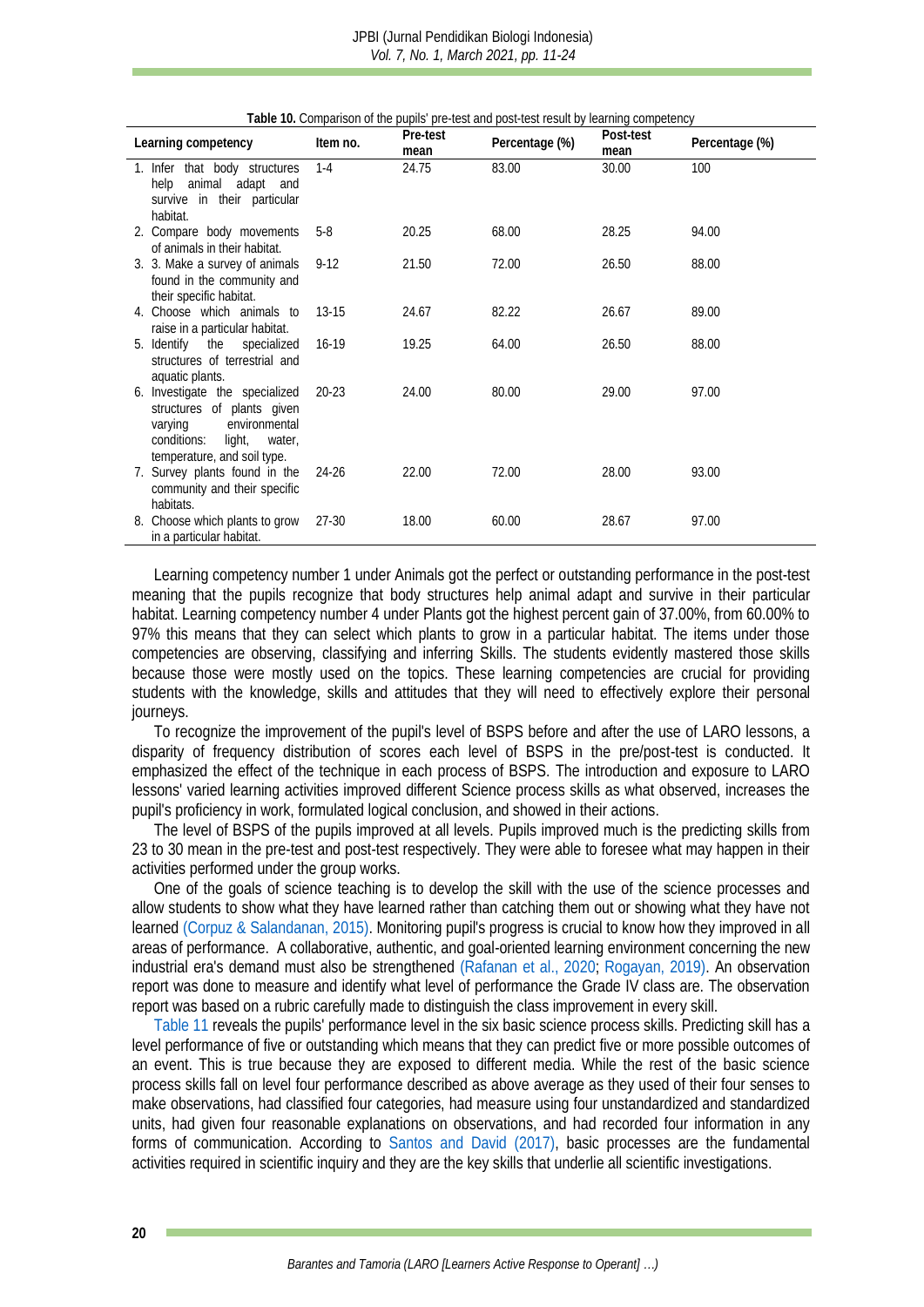<span id="page-10-0"></span>

| Basic science process skills | Level of performance | Rating        |
|------------------------------|----------------------|---------------|
| Observing                    |                      | Above Average |
| Classifying                  |                      | Above Average |
| Measuring                    |                      | Above Average |
| Inferring                    |                      | Above Average |
| Communicating                |                      | Above Average |
| Predicting                   |                      | Outstanding   |

To further confirm the effectiveness of LARO lessons, a comparative test on the pre-test and post-test has been presented.

[Table 12](#page-10-1) shows that each basic science process skills increased by 11.86 mean gain. This implies that the use of LARO lessons really improved the pupil's performance in different science skills.

<span id="page-10-1"></span>

| Table TZ. Liebt of the pre-tept and popt-tept per bable before process sixilis or grade i'v-papils |         |               |    |           |  |  |
|----------------------------------------------------------------------------------------------------|---------|---------------|----|-----------|--|--|
| Basic science process skills                                                                       | t-Value | Tabular value | đt | Decision  |  |  |
| Observing (8 items)                                                                                | 4.31    | 1.70          | 29 | Reject Ho |  |  |
| Measuring (4 items)                                                                                | 5.13    | 1.70          | 29 | Reject Ho |  |  |
| Classifying (7 items)                                                                              |         | 1.70          | 29 | Reject Ho |  |  |
| Communicating (3 items)                                                                            | 2.54    | 1.70          | 29 | Reject Ho |  |  |
| Inferring (5 items)                                                                                | 4.04    | 1.70          | 29 | Reject Ho |  |  |
| Predicting (3 items)                                                                               | 5.52    | 1.70          | 29 | Reject Ho |  |  |
| Overall                                                                                            | 19.05   | 1.70          | 29 | Reject Ho |  |  |

**Table 12.** *t*-test of the pre-test and post-test per basic science process skills of grade IV pupils

Based on the result of the paired t-test and the computed the t value is 19.05 which is greater than the critical value of .05 level of significance with 29 degrees of freedom, therefore, the null hypothesis is rejected. Hence, there is a significant difference between the pre-test and post-test scores. The application of motivational games shows improvement in the Basic Science Process Skills of Grade IV pupils. This implies the effectiveness of the technique to the pupils. The implementation of the basic science process skills of Grade IV pupils is strongly validated by their significant participation and performance in their recitation, experiment and reflective writing.

Students' Recitation Logs with a mean of 26.06 increased from August to October. It only showed that the pupils were eagerly motivated, built self-confidence, and showed excitement in the class discussions. There was an improvement in Grade IV pupils' performance on their oral participation as recorded in their daily recitation logs. The mean of 81.67 on the set of experiments performed by the pupils using Laboratory Group Experiments corresponds to six (6) BSPS done during LARO intervention. The results explain that the more technology-based activities presented to pupils, the more chances they performed so the mastery of skills increases. Digital literacy facilitates better learning for the students [\(Baterna et al., 2020\).](#page-11-16) Furthermore, reflective journals express the pupil's insights to reality, significant appreciation of the topics' importance, and deep awareness through emotions and positive traits.

#### **CONCLUSION**

The level of BSPS of grade IV pupils before the intervention is average. In terms of recitation, only a low percent of recitation log was recorded before the intervention. Exposure to varied activities with the introduction of educational games developed the pupils' BSPS. After using the LARO Lessons, with integrated games, the grade IV pupils showed improvement from average to outstanding level on the skills. This is also supported with higher percentage of recitation log of the pupils. After the application of LARO Lessons, the BSPS of the students are outstanding in predicting and above average in observing, classifying, measuring, inferring, and communicating. The use of LARO Lessons effectively improves the BSPS of the grade IV pupils as supported by the t-test for paired samples results.

The teacher may consider using LARO Lessons as a technique to further develop the pupils' Basic Science Process Skills. LARO Lesson is an effective strategy to improve pupils' skills in science; thus, science teachers may imply their strategy to make students more active, enthusiastic, and creative from the start until the end of instruction. Encourage to try out other strategies in teaching the same topic on the Basic Science Process Skills. Further and similar studies may be conducted to validate the results of this study. Thus, problems on students' discipline, materials needed, time allotment, design of the room and familiarity with tools and equipment during instruction using LARO lessons may also be addressed.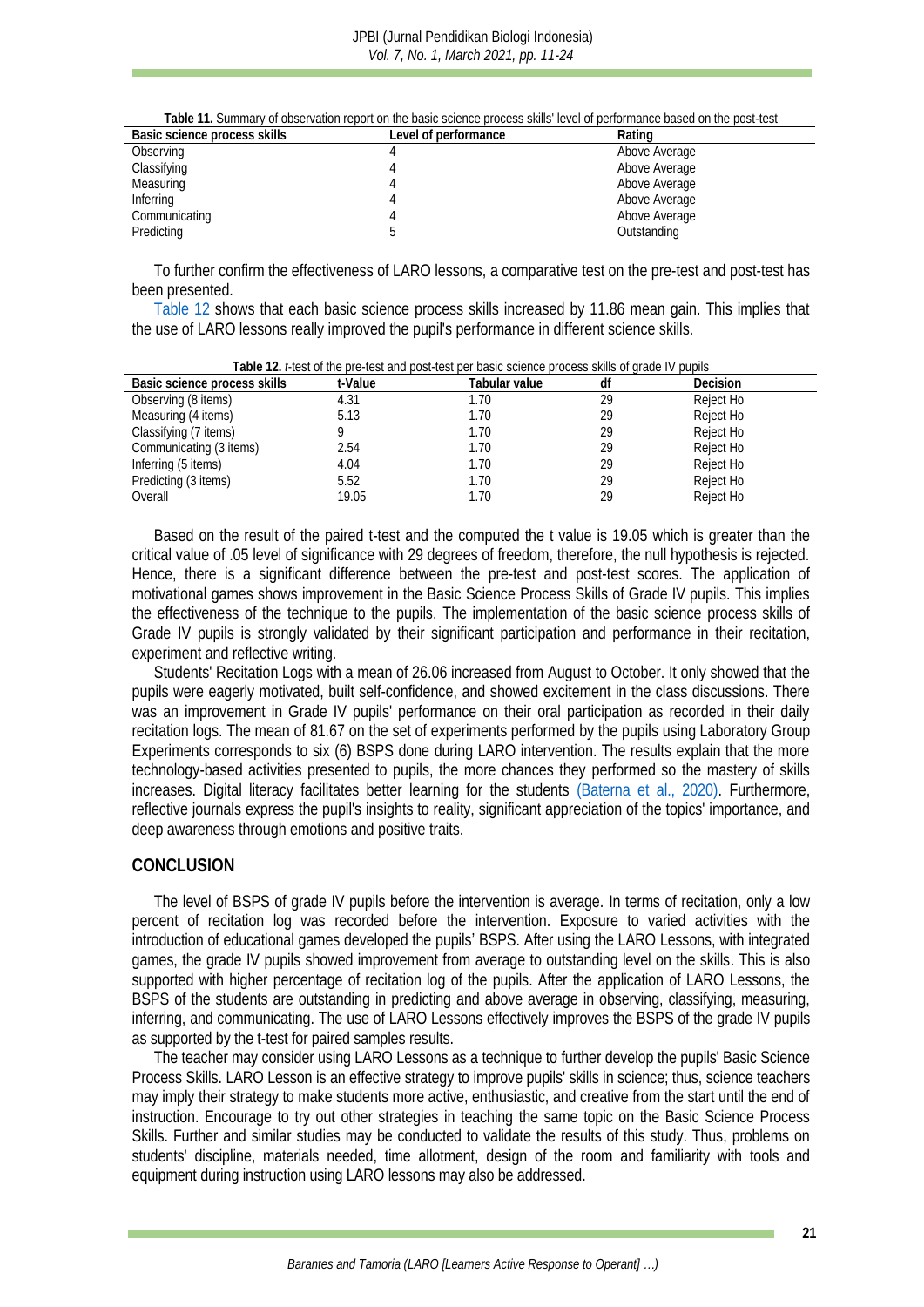# **ACKNOWLEDGEMENT**

The authors are grateful to the pupils and their parents, their teacher, and the school principal for allowing them to conduct the action research project. The authors are also thankful to the College of Teacher Education of the President Ramon Magsaysay State University – San Marcelino Campus for the assistance in this research study. To the people who enhanced this paper, the authors appreciate you all.

# **REFERENCES**

- <span id="page-11-6"></span>Acero, V. C., Javier, E. J, and Castro, H. C. (2015). *Principles of teaching I.* Rex Bookstore. [https://www.rexe](https://www.rexestore.com/education-books-college-books/452-principles-of-teaching-i.html) [store.com/education-books-college-books/452-principles-of-teaching-i.html](https://www.rexestore.com/education-books-college-books/452-principles-of-teaching-i.html)
- <span id="page-11-8"></span>Alberta Education. (2012). Competencies: Students competency. [https://education.alberta.ca/competencies/](https://education.alberta.ca/competencies/student-competencies/) [student-competencies/](https://education.alberta.ca/competencies/student-competencies/)
- <span id="page-11-3"></span>Al-Mutawah, M. A., & Fateel, M. J. (2018). Students' achievement in math and science: How grit and attitudes influence? *International Education Studies*, *11*(2), 97-105. [https://doi.org/10.5539/ies.v11n2](https://doi.org/10.5539/ies.v11n2p97) p97
- <span id="page-11-0"></span>Al-Tarawneh, M. H. (2016). The effectiveness of educational games on scientific concepts acquisition in first grade students in Science. *Journal of Education and Practice*, *7*(3), 31-37. [https://eric.ed.gov/?id=](https://eric.ed.gov/?id=EJ1089788) [EJ1089788](https://eric.ed.gov/?id=EJ1089788)
- <span id="page-11-13"></span>Andersen, P., & Vandehey, M. (2011). *Career counseling and development in a global economy*. Cengage Learning. [https://www.cengage.com/c/career-counseling-and-development-in-a-global-economy-2e-an](https://www.cengage.com/c/career-counseling-and-development-in-a-global-economy-2e-andersen/9780840034595PF) [dersen/9780840034595PF](https://www.cengage.com/c/career-counseling-and-development-in-a-global-economy-2e-andersen/9780840034595PF)
- <span id="page-11-9"></span>Ashby, J., Sadera, W. A., & McNary S., W. (2011). Comparing student success between developmental math courses offered online, blended, and face-to-face. *Journal of Interactive Online Learning, 10(*3), 128- 140[. http://www.ncolr.org/jiol/issues/pdf/10.3.2.pdf](http://www.ncolr.org/jiol/issues/pdf/10.3.2.pdf)
- <span id="page-11-14"></span>Association for Experiential Education (AEL). (2011). *Experiential learning.* Northern Illinois University, Faculty Development and Instructional Design Center. [https://www.researchgate.net/profile/Behrouz\\_](https://www.researchgate.net/profile/Behrouz_Ahmadi-Nedushan/post/How_is_theory_influencing_real_life/attachment/59d6332079197b8077990d24/AS:373262614843392@1466004150654/download/experiential_learning.pdf) [Ahmadi-Nedushan/post/How\\_is\\_theory\\_influencing\\_real\\_life/attachment/59d6332079197b8077990d](https://www.researchgate.net/profile/Behrouz_Ahmadi-Nedushan/post/How_is_theory_influencing_real_life/attachment/59d6332079197b8077990d24/AS:373262614843392@1466004150654/download/experiential_learning.pdf) [24/AS:373262614843392@1466004150654/download/experiential\\_learning.pdf](https://www.researchgate.net/profile/Behrouz_Ahmadi-Nedushan/post/How_is_theory_influencing_real_life/attachment/59d6332079197b8077990d24/AS:373262614843392@1466004150654/download/experiential_learning.pdf)
- <span id="page-11-1"></span>Bajak, A. (2014). Lectures aren't just boring, they're ineffective, too, study finds. *Science, 12.* [https://](https://www.sciencemag.org/news/2014/05/lectures-arent-just-boring-theyre-ineffective-too-study-finds) [www.sciencemag.org/news/2014/05/lectures-arent-just-boring-theyre-ineffective-too-study-finds](https://www.sciencemag.org/news/2014/05/lectures-arent-just-boring-theyre-ineffective-too-study-finds)
- <span id="page-11-16"></span>Baterna, H. B., Mina, T. D. G., & Rogayan, D. V. Jr. (2020). Digital literacy of STEM senior high school students: Basis for enhancement program. *International Journal of Technology in Education*, *3*(2), 105-117. <https://www.ijte.net/index.php/ijte/article/view/28>
- <span id="page-11-15"></span>Bunga, J. B., Pilariza, C.A. & Serrano, E. D. (2016). *Principles of teaching 2.* Adriana Publishing Co. [https://](https://www.scribd.com/document/471243011/p-t-2-Jaaime-Bunga) [www.scribd.com/document/471243011/p-t-2-Jaaime-Bunga](https://www.scribd.com/document/471243011/p-t-2-Jaaime-Bunga)
- Burgemeester, A. (2018). *Jean Piaget's theory of play. Psychologized; physcology is everywhere.* [www.psy](http://www.psychologized.org/) [chologized.org](http://www.psychologized.org/)
- Cherry, K. (2019). How social learning theory works. [www.nverywellmind.com](http://www.nverywellmind.com/)
- <span id="page-11-12"></span>Corpuz, B. B. & Salandanan, G. G. (2015). *Principles of teaching 2.* Lorimar Publishing, Inc. [https://](https://books.google.co.id/books/about/Principles_of_Teaching_2_with_TLE.html?id=UPkKugEACAAJ&redir_esc=y) [books.google.co.id/books/about/Principles\\_of\\_Teaching\\_2\\_with\\_TLE.html?id=UPkKugEACAAJ&redir](https://books.google.co.id/books/about/Principles_of_Teaching_2_with_TLE.html?id=UPkKugEACAAJ&redir_esc=y)  $-$ esc $=$ y
- <span id="page-11-7"></span>Department of Education (2012). *K-12 Curriculum guide.* (2012). Department of Education. [http://www.](http://www.deped.gov.ph/wp-content/uploads/2019/01/Science-CG_with-tagged-sci-equipment_revised.pdf) [deped.gov.ph/wp-content/uploads/2019/01/Science-CG\\_with-tagged-sci-equipment\\_revised.pdf](http://www.deped.gov.ph/wp-content/uploads/2019/01/Science-CG_with-tagged-sci-equipment_revised.pdf)
- <span id="page-11-5"></span>Explorable. (2017). *Convenience sampling.* Explorable Think Outside the Box. [https://explorable.com/](https://explorable.com/convenience-sampling) [convenience-sampling](https://explorable.com/convenience-sampling)
- <span id="page-11-2"></span>Fiksl, M., Flogie, A., & Aberšek, B. (2017). Innovative teaching/learning methods to improve Science, technology and engineering classroom climate and interest. *Journal of Baltic Science Education*, *16*(6), 1009. <http://www.scientiasocialis.lt/jbse/?q=node/628>
- <span id="page-11-4"></span>Graafland, M., Schraagen, J. M. C., & Schijven, M. P. (2012). Systematic review of validity of serious games for medical education and surgical skills training. *The British journal of surgery*, *99*(10), 1322-1330. <https://doi.org/10.1002/bjs.8819>
- <span id="page-11-11"></span><span id="page-11-10"></span>Jones, W. D., Daniel, S. & Dimiduk K. (2010). *Games in recitation: Increasing student engagement while teaching mass and energy balances in chemical engineering*. Teaching Excellence Institute, Cornell University. <http://www.nseresearch.org/2017/overviews/Daniel-bio.pdf>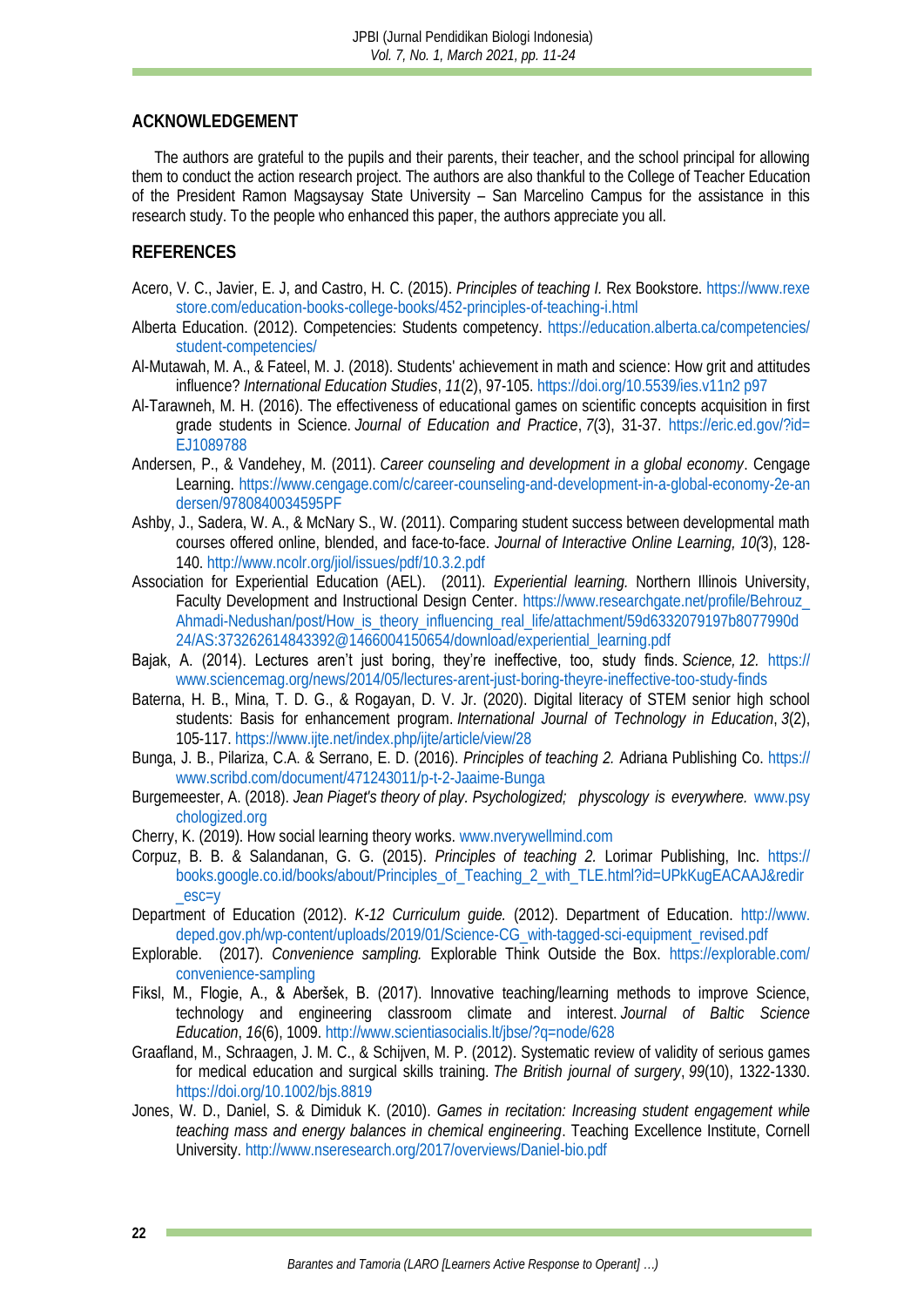Kamra, R. (2010). The importance of using games in the English classroom. [http://englishtips.org](http://englishtips.org/)

- <span id="page-12-13"></span>Kolb, D. A. (1984). *Experiential learning: Experience as the source of learning and development.* Prentice-Hall.<http://www.learningfromexperience.com/images/uploads/process-of-experiential-learning.pdf>
- <span id="page-12-7"></span>Libradilla, H., Teves, K., & Teves, A. (2015). Teaching effectively with use of game-based interactive mathematics. In *International Conference on Trends in Economics, Humanities and Management* (pp. 169-173). <http://icehm.org/upload/4518ED0315090.pdf>
- <span id="page-12-2"></span>Macanas, G. A., & Rogayan, D. V. Jr. (2019). Enhancing elementary pupils' conceptual understanding on matter through Sci-vestigative Pedagogical Strategy (SPS). *Participatory Educational Research,* 6(2), 206-220. <https://doi.org/10.17275/per.19.22.6.2>
- <span id="page-12-11"></span>Martinson, B., & Chu, S. (2009). Game-based learning in design history. In *Handbook of research on effective electronic gaming in education* (pp. 478-488). IGI Global. [https://doi.org/10.4018/978-1-](https://doi.org/10.4018/978-1-59904-808-6.ch027) [59904-808-6.ch027](https://doi.org/10.4018/978-1-59904-808-6.ch027)
- <span id="page-12-14"></span>National Association for Research Science Teaching (NARST). (2015). *Worldwide organization for improving science teaching and learning through research.* National Association for Research Science Teaching. [https://narst.org/sites/default/files/2019-11/NARST\\_LSEP\\_2020.pdf](https://narst.org/sites/default/files/2019-11/NARST_LSEP_2020.pdf)
- <span id="page-12-3"></span>National Research Council. (1997). *Science teaching reconsidered: A handbook*. National Academies Press. <https://www.nap.edu/catalog/5287/science-teaching-reconsidered-a-handbook>
- <span id="page-12-5"></span>Philippine Daily Inquirer. (2017). Science education and a thinking society. i[n https://www.pressreader.com/](https://www.pressreader.com/)
- <span id="page-12-0"></span>Plass, J. L., Homer, B. D., & Kinzer, C. K. (2015). Foundations of game-based learning. *Educational Psychologist*, *50*(4), 258-283. <https://doi.org/10.1080/00461520.2015.1122533>
- <span id="page-12-15"></span>Rafanan, R. J., & De Guzman, C. Y., & Rogayan, D.V. Jr. (2020). Pursuing STEM careers: Perspectives of senior high school students. *Participatory Educational Research*, *7*(3), 38-58. [https://doi.org/10.17275/](https://doi.org/10.17275/per.20.34.7.3) [per.20.34.7.3](https://doi.org/10.17275/per.20.34.7.3)
- <span id="page-12-16"></span>Rogayan, D. V. Jr. (2019). Retrospective evaluation of the science education program in a Philippine state university. *International Journal of Innovation, Creativity and Change*, *8*(7), 352-369. [https://eric.](https://eric.ed.gov/?id=ED603046) [ed.gov/?id=ED603046](https://eric.ed.gov/?id=ED603046)
- <span id="page-12-6"></span>Rogayan, D.V. Jr. & Macanas, G. (2020). AGHAMIC Action Approach (A3): Its effects on the pupils' conceptual understanding on matter. *Journal for the Education of Gifted Young Scientists*, *8*(1), 223- 240. <https://doi.org/10.17478/jegys.635161>
- <span id="page-12-17"></span>Santos, M. D., & David, A. P. (2017). Self-and teacher-assessment of science process skills. *The Normal Lights*, *11*(1), 91-108[. https://po.pnuresearchportal.org/ejournal/index.php/normallights/article/view/377](https://po.pnuresearchportal.org/ejournal/index.php/normallights/article/view/377)
- <span id="page-12-8"></span>SEAMEO INNOTECH. (2016). [Nurturing critical and creative thinkers through inquiry-based teaching and](https://www.seameo-innotech.org/portfolio_page/nurturing-critical-and-creative-thinkers-through-inquiry-based-teaching-and-learning-in-early-childhood-care-and-education/)  [learning in early childhood care and education. SEAMEO INNOTECH.](https://www.seameo-innotech.org/portfolio_page/nurturing-critical-and-creative-thinkers-through-inquiry-based-teaching-and-learning-in-early-childhood-care-and-education/) [https://www.seameo](https://www.seameo-innotech.org/wp-content/uploads/2016/10/IBTL.pdf)[innotech.org/wp-content/uploads/2016/10/IBTL.pdf](https://www.seameo-innotech.org/wp-content/uploads/2016/10/IBTL.pdf)
- <span id="page-12-1"></span>SEI-DOST & UP NISMED. (2011). *Science framework for Philippine basic education.* Science Education Institute, Department of Science and Technology (SEI-DOST) & UP NISMED. [http://www.sei.dost.](http://www.sei.dost.gov.ph/images/downloads/publ/sei_scibasic.pdf) [gov.ph/images/downloads/publ/sei\\_scibasic.pdf](http://www.sei.dost.gov.ph/images/downloads/publ/sei_scibasic.pdf)
- <span id="page-12-10"></span>Singh, R. P. & Padilla, C.P. (2009). *Innovative teaching and evaluation.* National Bookstore. [https://books.google.co.id/books/about/Innovative\\_Teaching\\_and\\_Evaluation.html?id=VD-IAQAACAA](https://books.google.co.id/books/about/Innovative_Teaching_and_Evaluation.html?id=VD-IAQAACAAJ&redir_esc=y) [J&redir\\_esc=y](https://books.google.co.id/books/about/Innovative_Teaching_and_Evaluation.html?id=VD-IAQAACAAJ&redir_esc=y)
- <span id="page-12-9"></span>Tizon, M. N. (2009). Vocabulary ability of BSN 1 students of La Salle University. *Lasallian Research Forum, 14*(4), 59-78. [https://www.scribd.com/document/264818838/Vocabulary-Ability-of-BSN-1-Students-of-](https://www.scribd.com/document/264818838/Vocabulary-Ability-of-BSN-1-Students-of-La-Salle-University)[La-Salle-University](https://www.scribd.com/document/264818838/Vocabulary-Ability-of-BSN-1-Students-of-La-Salle-University)
- <span id="page-12-4"></span>Tolentino, A., Roleda, L. & Prudente, M. (2018, August 2-3). Gamified instruction and its effect to student motivation and achievement in Science. In *Proceedings of 126th ISERD International Conference, Singapore*. [https://www.academia.edu/37139446/Gamified\\_Instruction\\_and\\_Its\\_Effect\\_to\\_Student\\_M](https://www.academia.edu/37139446/Gamified_Instruction_and_Its_Effect_to_Student_Motivation_and_Achievement_in_Science) [otivation\\_and\\_Achievement\\_in\\_Science](https://www.academia.edu/37139446/Gamified_Instruction_and_Its_Effect_to_Student_Motivation_and_Achievement_in_Science)
- University of Washington. (n.d.). Understanding item analyses. [https://www.washington.edu/assessment/scan](https://www.washington.edu/assessment/scanning-scoring__trashed/scoring/reports/item-analysis/) [ning-scoring\\_\\_trashed/scoring/reports/item-analysis/](https://www.washington.edu/assessment/scanning-scoring__trashed/scoring/reports/item-analysis/)
- <span id="page-12-12"></span>Viray, J. S. (2016). Engaging students through board games: Measuring its effectiveness on academic performance. *International Journal of Scientific and Research Publications*, *6*(10), 5-7. [http://www.](http://www.ijsrp.org/research-paper-1016/ijsrp-p5803.pdf) [ijsrp.org/research-paper-1016/ijsrp-p5803.pdf](http://www.ijsrp.org/research-paper-1016/ijsrp-p5803.pdf)